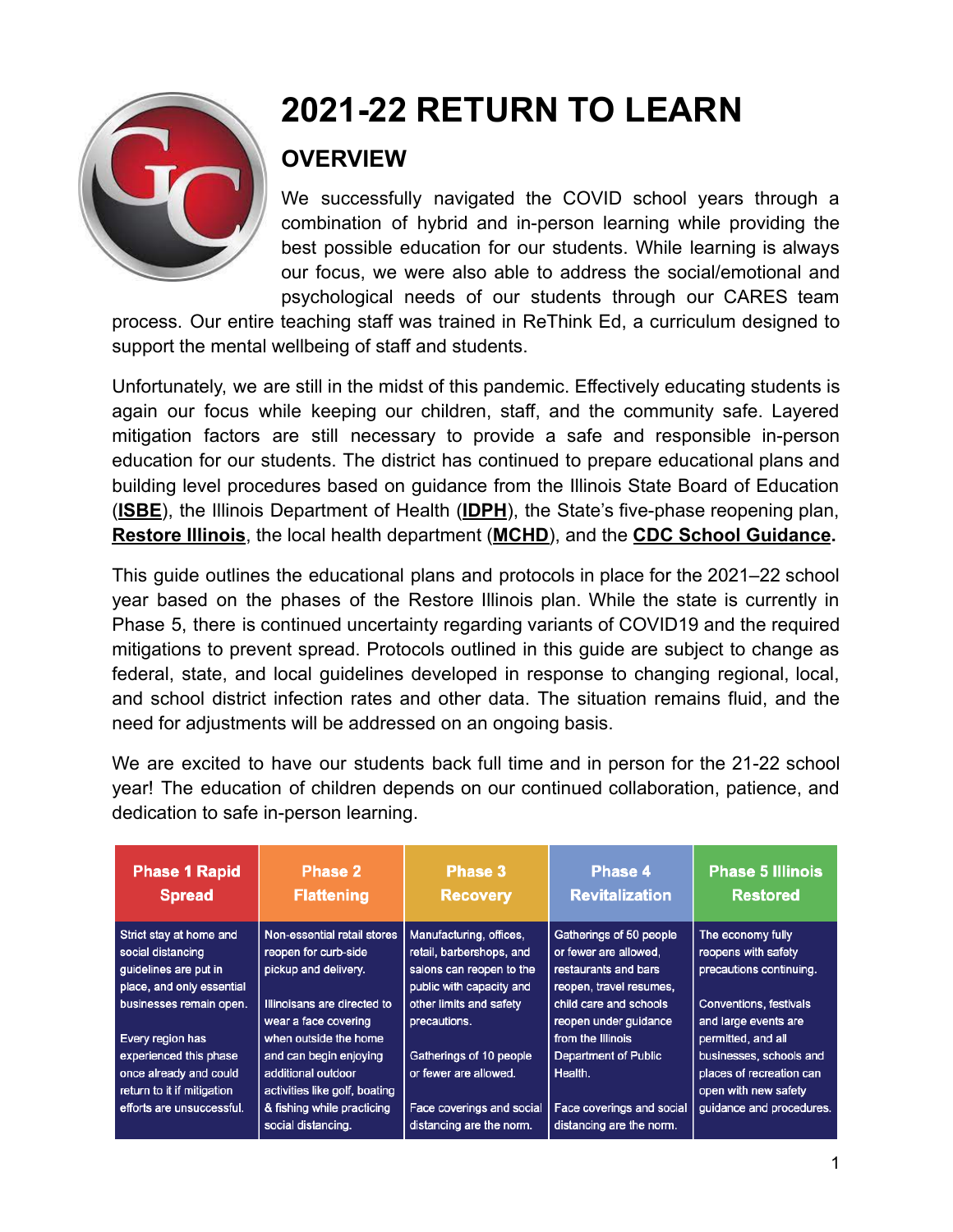## **HEALTH AND WELLNESS**

These health and wellness guidelines were developed following recent guidance from the Illinois State Board of Education, the Illinois Department of Public Health, the United States Centers for Disease Control and Prevention, and local health department recommendations. The content of these guidelines are subject to change, pending further guidance or directives from the relevant authorities.

**Masks:** In light of the most recent regional, local, and school district infection rates and other data including: 20 news cases and 2,819 confirmed cases in area code 62040 on 7/30/21, a community vaccination rate of approximately 30%, a 7-Day average case positivity rate of 8.41%, and given that masks are a proven mitigation strategy against the spread of many illnesses including COVID19, a final decision about face coverings will be made prior to the start of school with as much notice as possible.

**Self-Certification:** Students are required to complete a self-certification form each semester stating they will not come to school if they are displaying common COVID symptoms.

**Staying Home/Calling In Sick:** Staying home when sick is one of the most effective ways to prevent the spread of many illnesses including COVID19. Parents or guardians must notify the school if a student is absent. It is critical the following information is shared with the school nurse when calling: the student has tested positive for COVID-19, the student is undiagnosed but displaying COVID-19 symptoms, the student has been in close contact with a COVID-19 positive individual.

**COVID Screening:** In an effort to increase safety, identify infection as early as possible, and prevent spread, we are partnering with University of Illinois to offer SHIELD screening (SHIELD Illinois Overview) to our students. The test is once a week, saliva-based test that does not involve any invasive steps, takes less than 5 minutes and is completed by the students themselves. The saliva samples are collected and delivered to a lab where they are analyzed and results are returned in less than 24 hours. All samples are permanently destroyed, and all results are confidential and not shared.

Students taking part in SHIELD screening or other preventative measures, masked at all times, and distanced 3 feet apart will not be sent home due to close contact. Students not participating in screening, or not wearing a mask, within 6 feet of a positive case for 15 total minutes will be sent home due to close contact. Parents will be notified of a form to complete in Skyward that will allow them to opt out of the weekly SHIELD screening program.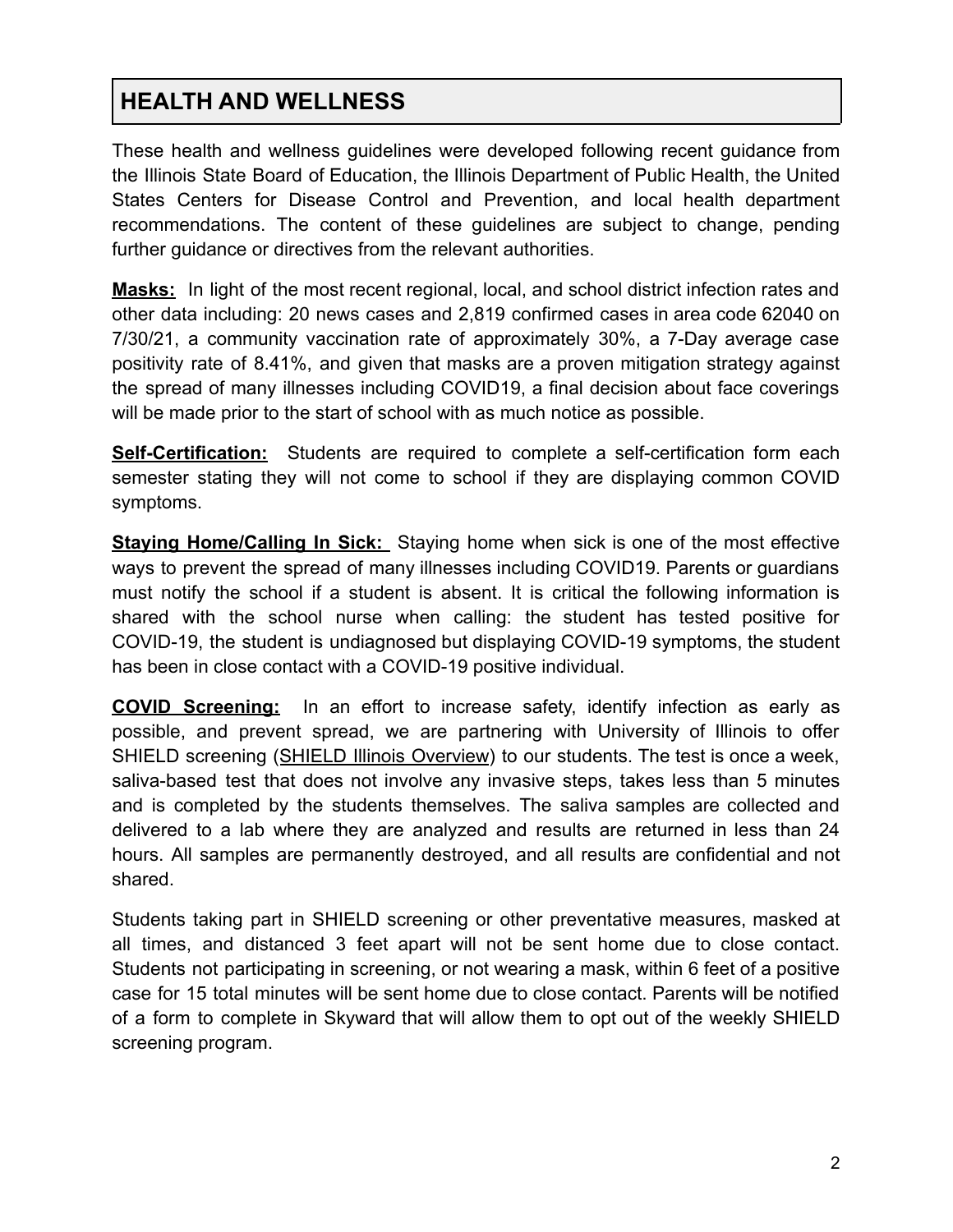#### **DAILY SCHOOL OPERATIONS**

**School Times:**

| 7:45AM to 2:00PM  |
|-------------------|
| 8:00AM to 2:15PM  |
| 8:00AM to 2:15PM  |
| 8:00AM to 1:30PM  |
| 8:30AM to 2:45PM  |
| 8:50AM to 3:05PM  |
| 8:50AM to 3:05PM  |
| 9:05AM to 3:20PM  |
| 9:15AM to 3:30PM  |
| 9:15AM to 11:45AM |
| 1:00PM to 3:30PM  |
|                   |

**Before Arriving at School:** Students exhibiting symptoms of sickness should not come to school. We are asking parents to immediately notify the school once a student starts displaying symptoms. Nurses are available for questions.

**Arriving at School:** Students will be permitted to enter the building 15 minutes prior to the start of school. Students will not be permitted to gather in groups before class.

**In-Person Learning:** Per the declaration from the Illinois State Superintendent on July 9th (ISBE/IDPH Guidance), daily, full day, in-person learning will be in place as long as federal, state, and local guidelines developed in response to changing regional and school district infection rates will allow. To protect our children, staff, and community to the greatest extent possible, the following mitigation measures are in place.

**Classrooms:** All classrooms will use 3 feet social distancing *to the extent possible*. Teachers will use assigned seating for students and students are to remain in these seats *to the greatest extent possible.* Regular hand sanitization will occur in all classrooms daily. Cleaning and disinfecting will be completed multiple times daily through cooperation of custodians, staff, and students. Increased ventilation using fans and open windows will be used as needed.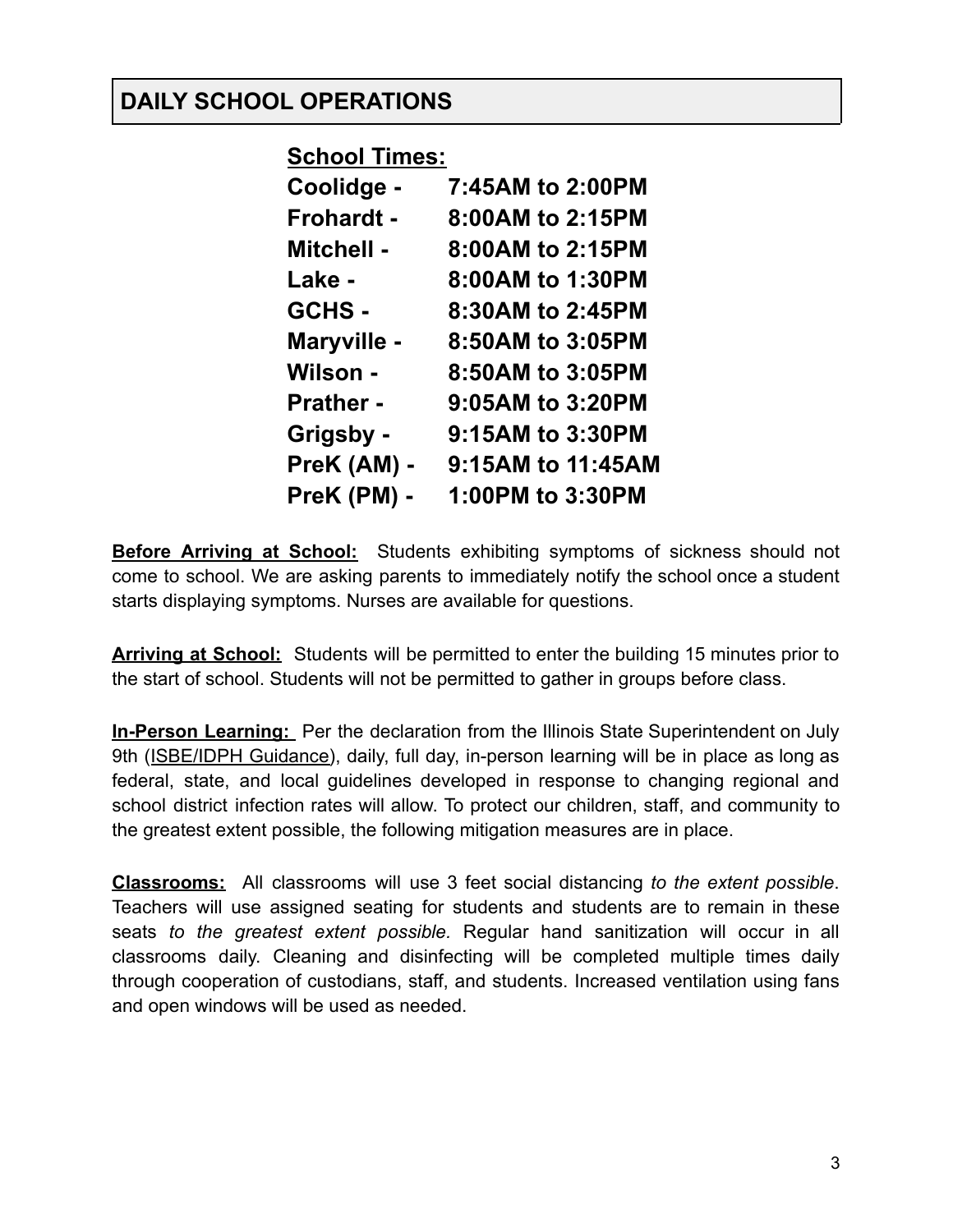**Cafeterias**: Students will eat in cafeterias. Grab and go breakfast and lunch will be provided to all students. Cafeteria tables will be spaced and social distancing will be maintained to the greatest extent possible. Additional dining spaces may be provided as needed if possible.

**Restrooms**: 3 feet physical distancing will be maintained and cleaning and disinfecting will occur multiple times per day.

**Hallways, Main Office, and Other Common Areas:** Social distancing of 3 feet will be maintained to the extent possible and masks are recommended for all staff and students in all areas and situations in which they are not required. Signs will be posted at entrances and in hallways as reminders of distancing and the recommendation of masks. Visitor access will be limited and restricted to designated areas in each building. All visitors must certify that they are symptom-free, and follow all CDC/IDPH guidelines. High touch areas will be cleaned throughout the day.

**Extracurricular Activities:** IDPH requirements for school settings will be followed by all extracurricular activities. IHSA and the IESA guidelines will be followed by athletics at all levels.

**Remote Option:** Per the declaration from the Illinois State Superintendent on July 9th (Prevention School Guidance), "Beginning with the 2021-22 school year, all schools must resume fully in-person learning for all student attendance days, provided that, pursuant to 105 ILCS 5/10-30 and 105 ILCS 5/34-18.66, remote instruction be made available for students who have not received a COVID-19 vaccine or who are not eligible for a COVID-19 vaccine, only while they are under quarantine consistent with guidance or requirements from a local public health department or the Illinois Department of Public Health." Therefore, a remote option will not be available to students who do not meet the qualifications above. Medically fragile students and students at a higher risk of severe illness may be considered for Homebound education.

"Home or hospital instruction may commence upon receipt of a written physician's statement, but instruction shall commence no later than five school days after the school district receives the medical statement. The medical statement must be signed by a physician licensed to practice medicine in all of its branches (as determined by the Medical Practice Act of 1987) or by a PA or by an APRN." (Illinois State Board of Education, Division of Regulatory Support and Wellness, ISBE Homebound Requirements).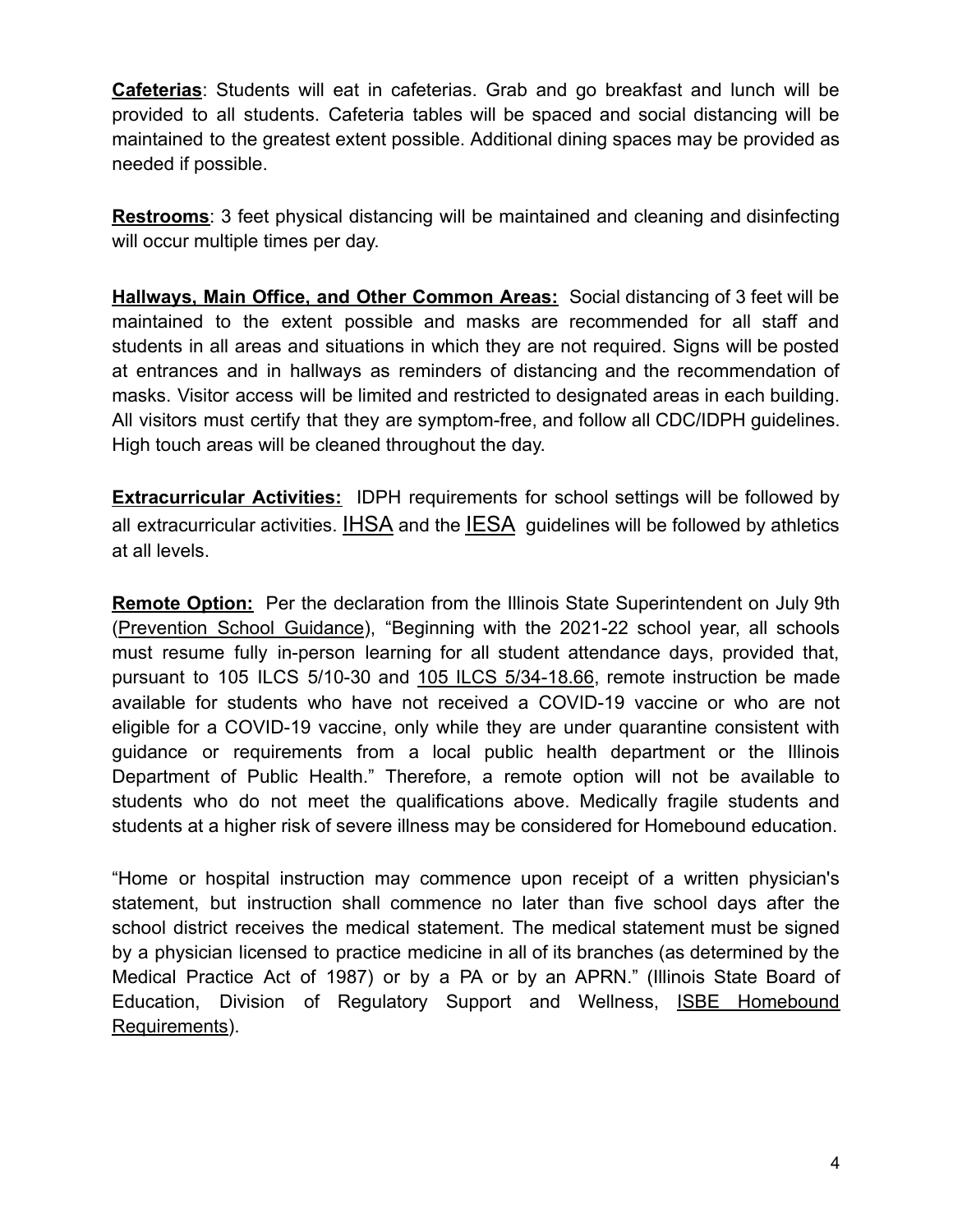**Quarantined Students:** Alternate learning services will not be provided in the same format as remote instruction last year. All teachers will maintain a Google Classroom with current posted assignments and instructional resources to support student learning. Questions can be emailed to the teacher or posted directly to their Google Classroom.

#### **SANITATION**

**Custodians:** All highly used locations and commonly touched surfaces will be thoroughly disinfected routinely throughout the day and again each night. Locations such as classrooms, bathrooms, cubbies/coat/backpack areas, stairwells, and items such as, water coolers/fountains, faucet handles, doorknobs, desktops, tabletops, countertops, light switches, pencil sharpeners, handrails, sinks, and faucets will receive focused attention.

**Students/Staff:** Wipes and hand sanitizer is provided. Routine disinfecting of personal items such as computers, laptops, iPads, phones, and toys will be performed throughout the day. Chairs, tables and desks will be wiped down by students and Staff as needed. Staff will remove all items from classroom surfaces and high touch areas daily to expedite evening deep disinfection by the custodial staff. Items that cannot be disinfected, such as cloth items, will be removed from the classroom.

**Bus Drivers:** Sanitizing bus seats, handrails, and inside windows is the responsibility of the bus drivers.

**Coaches:** Coaches will wipe down all equipment and benches.

**Deep Cleaning Procedures:** Deep Cleaning Procedures will be performed anytime a sick person visited or used the school. Any area used by a sick person will be closed off until it has been disinfected. All equipment used by the individual will also be disinfected. If possible, windows will be opened in the area to increase air circulation in the area. The area will remain closed until all disinfecting procedures are complete.

**Federal and State grant funds (ESSER) have been and are currently being used to purchase additional disinfection and sanitation equipment and personal PPE** *Layers of mitigation, such as masking, physical / social distancing, and other measures will be assessed and revised as conditions change and/or improve.*